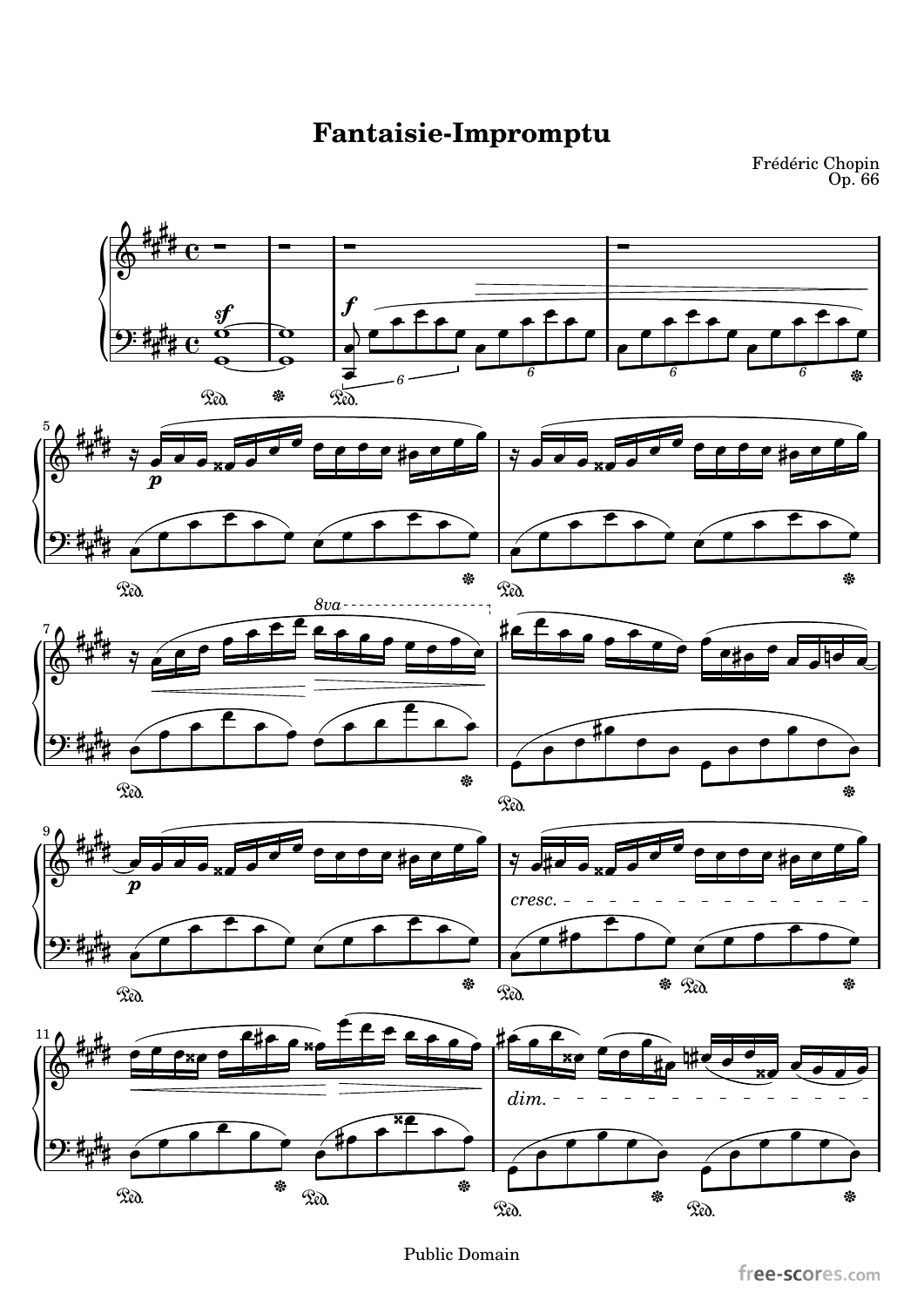







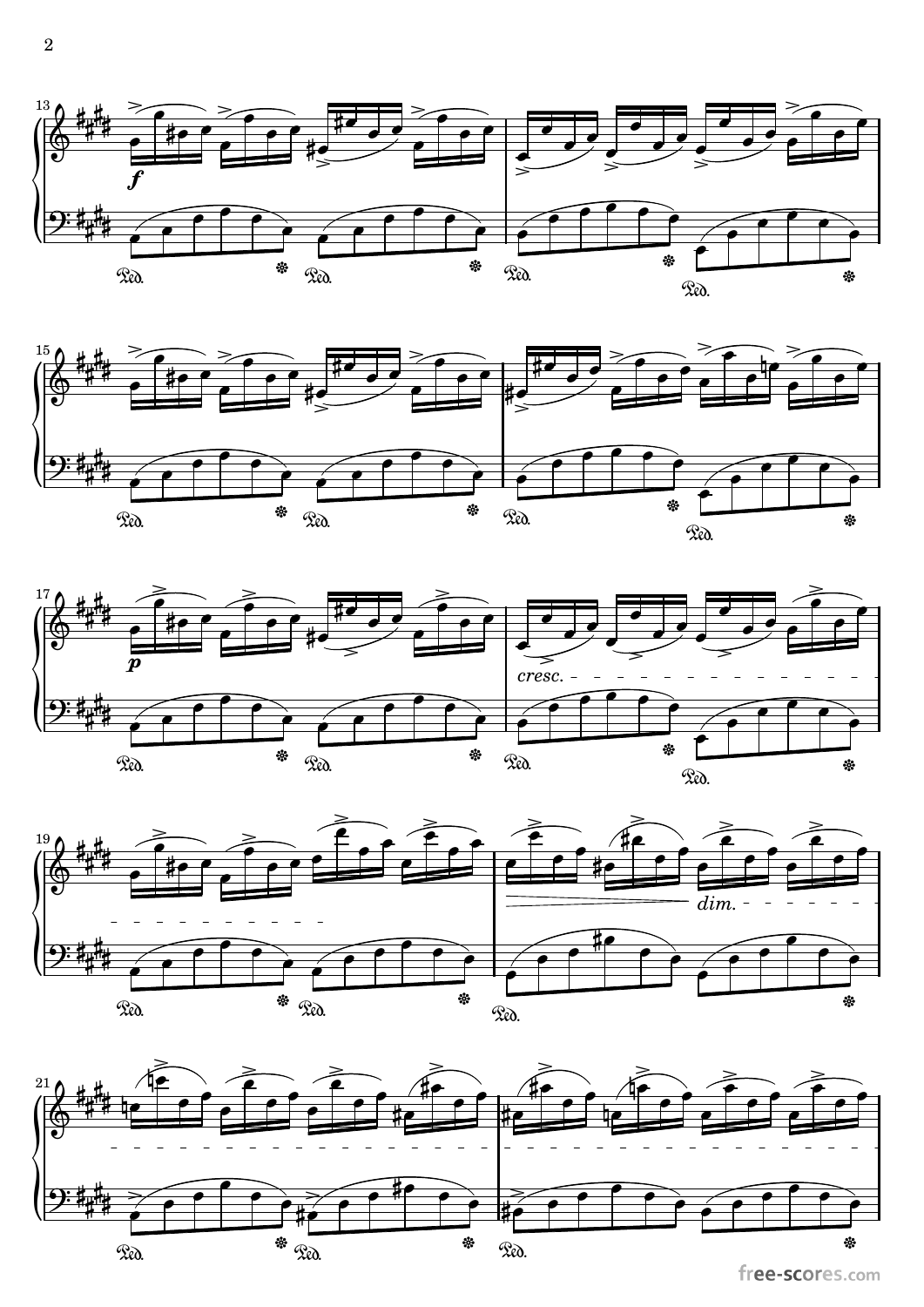









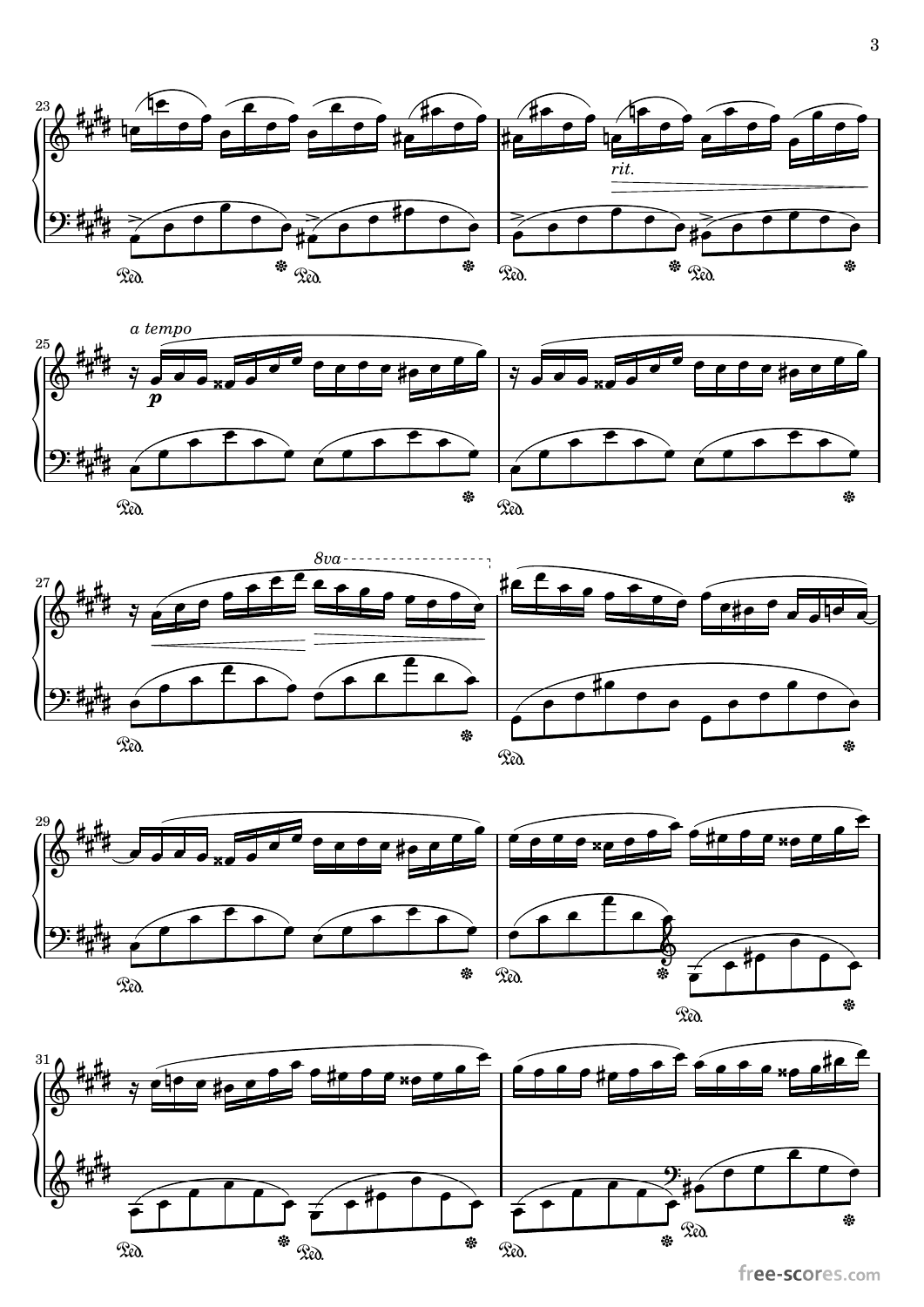





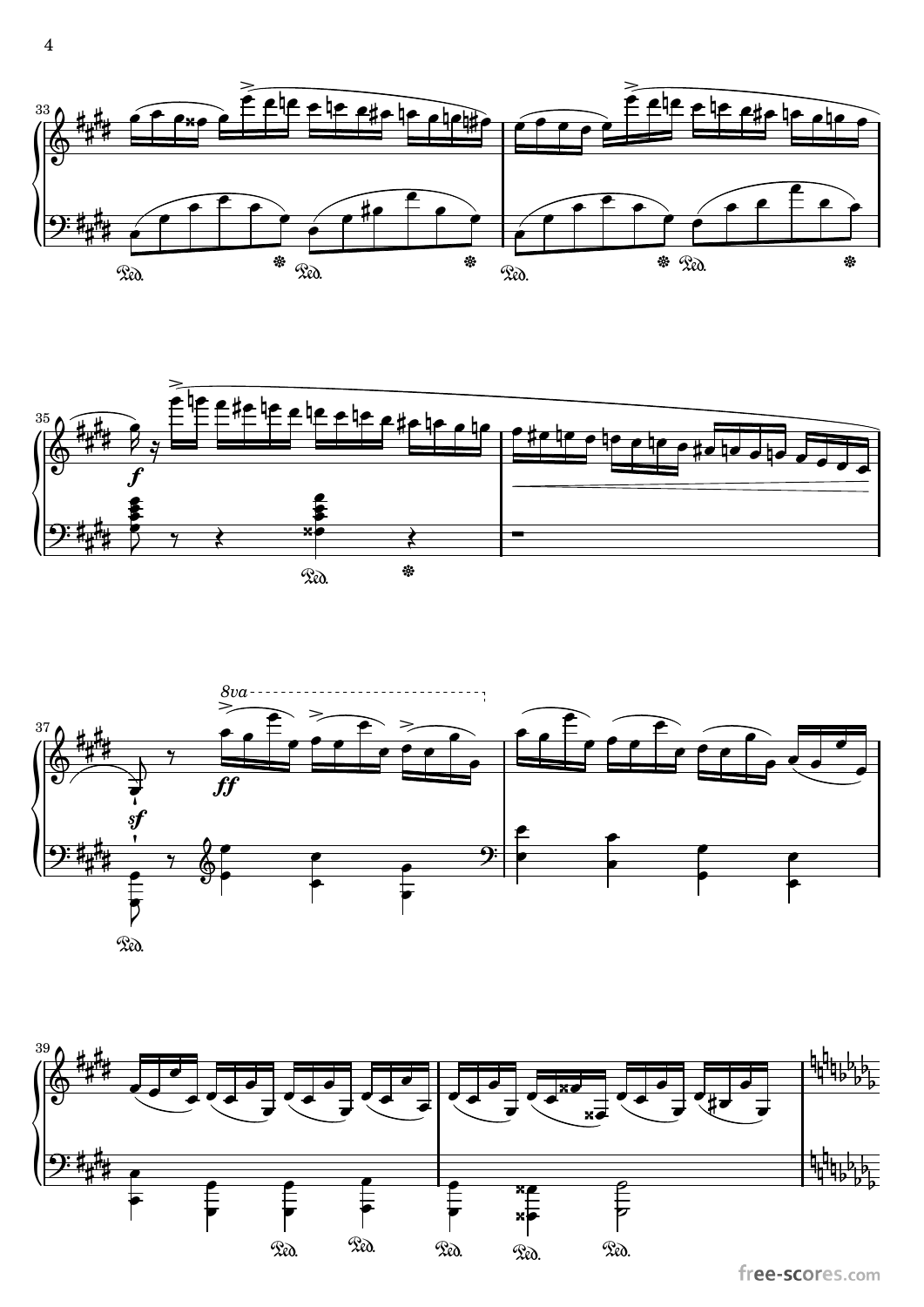







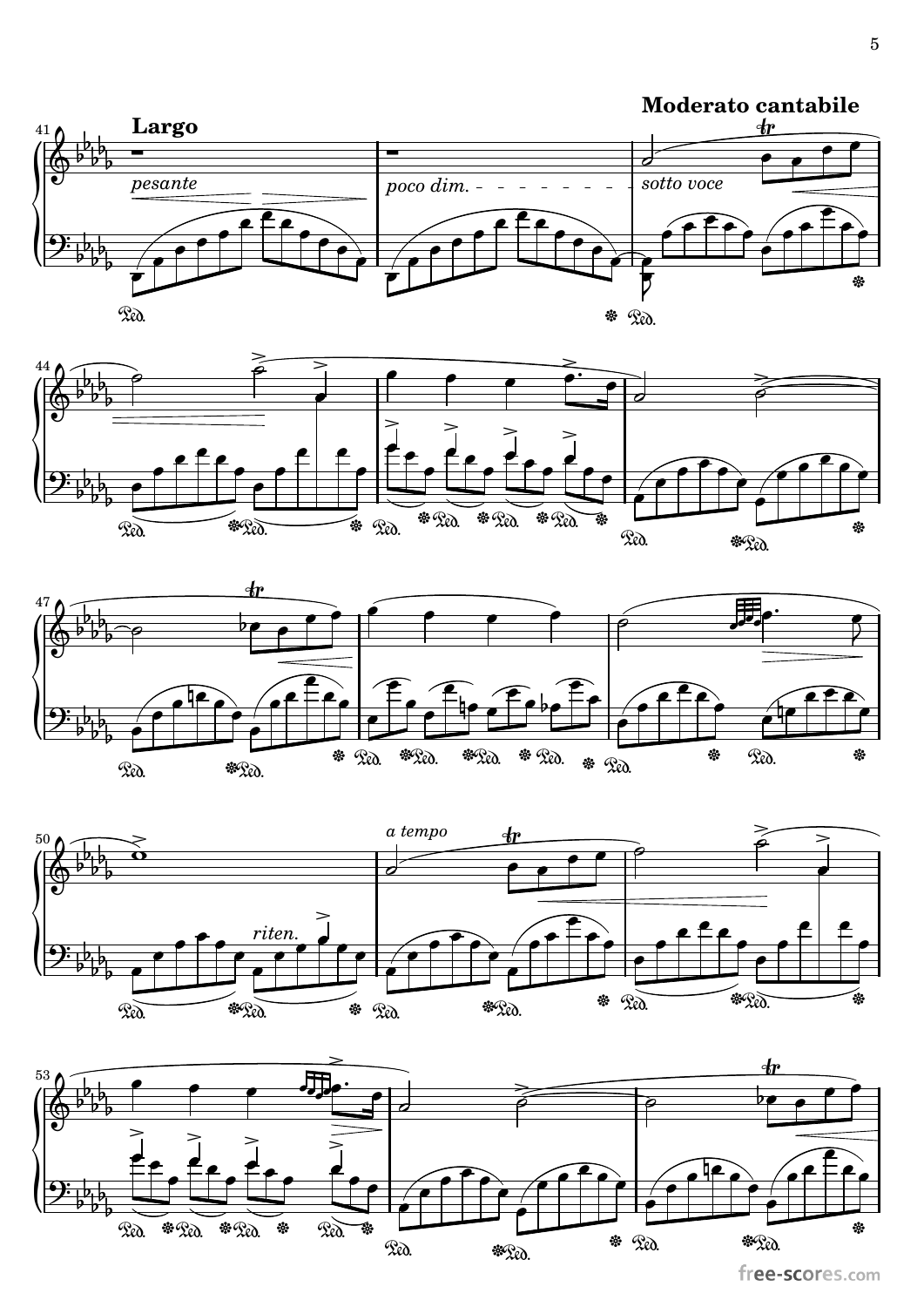







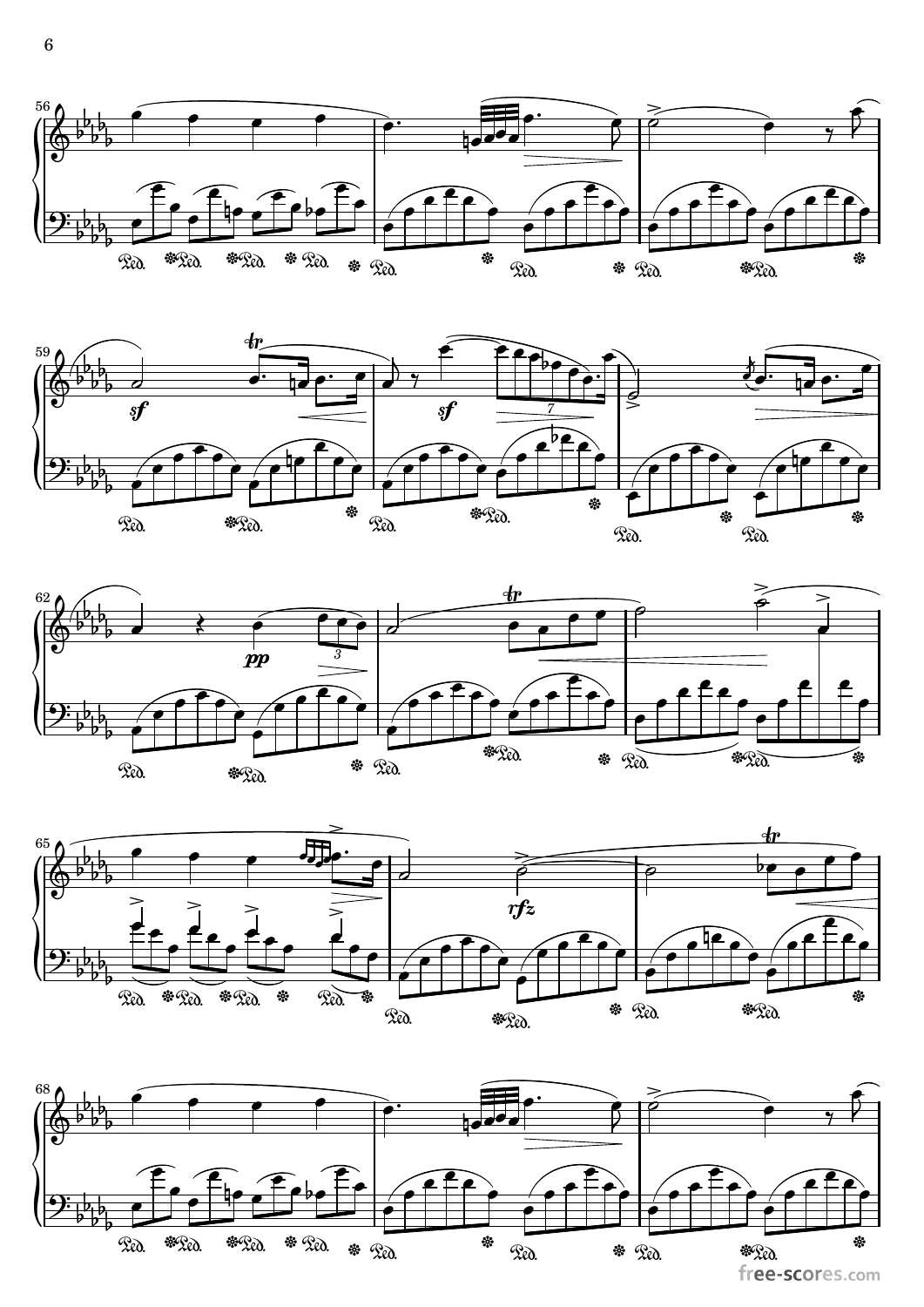







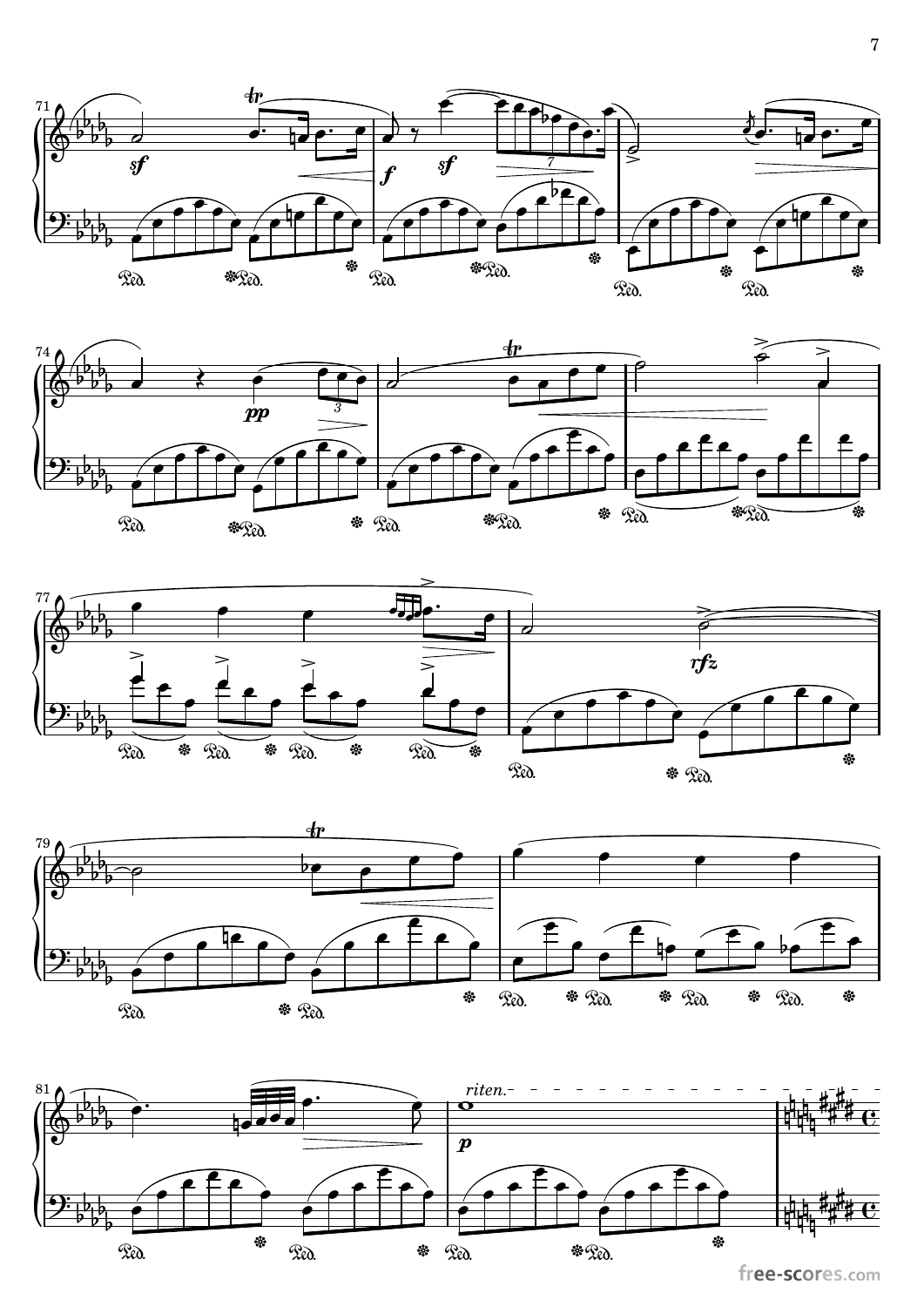







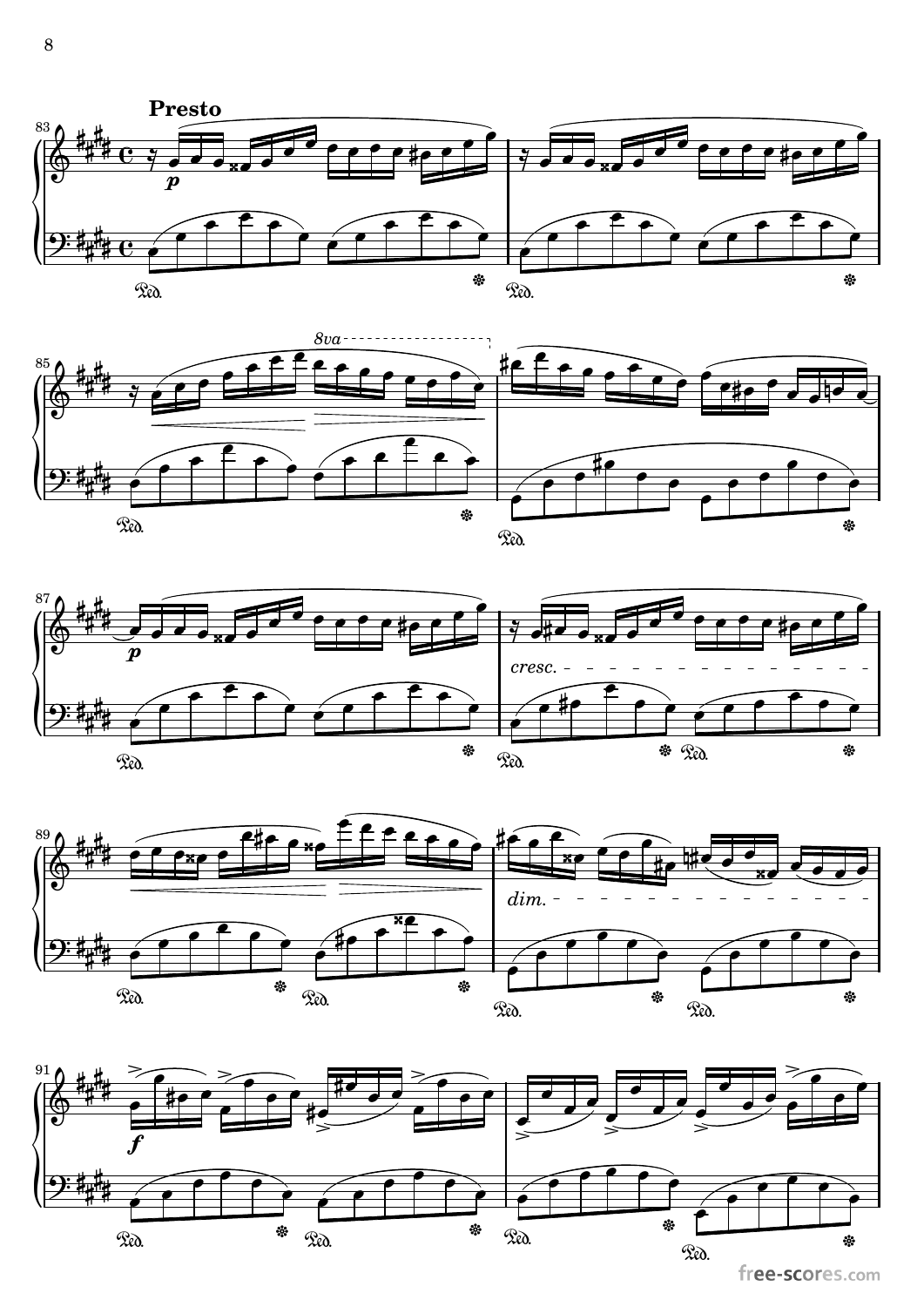







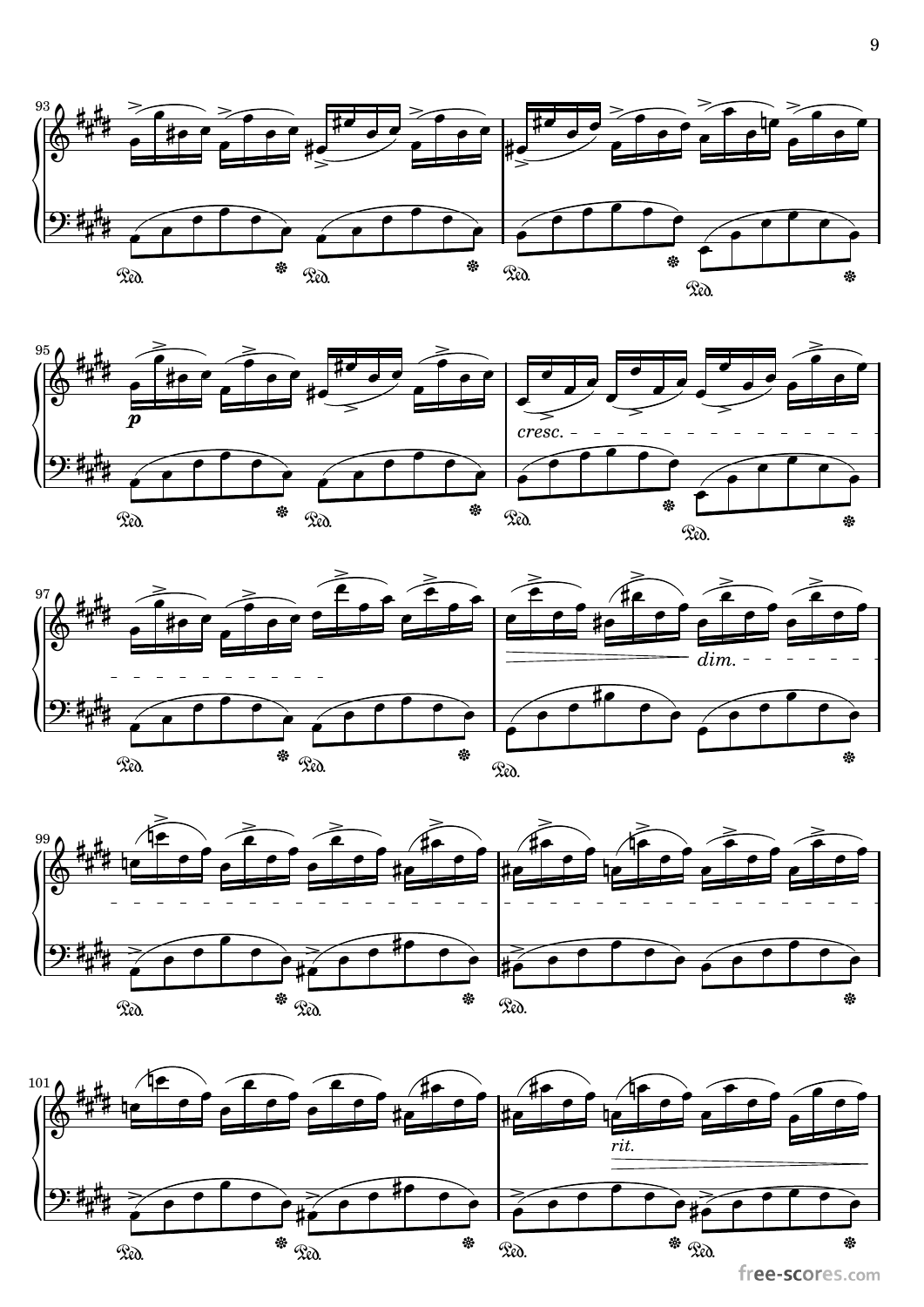







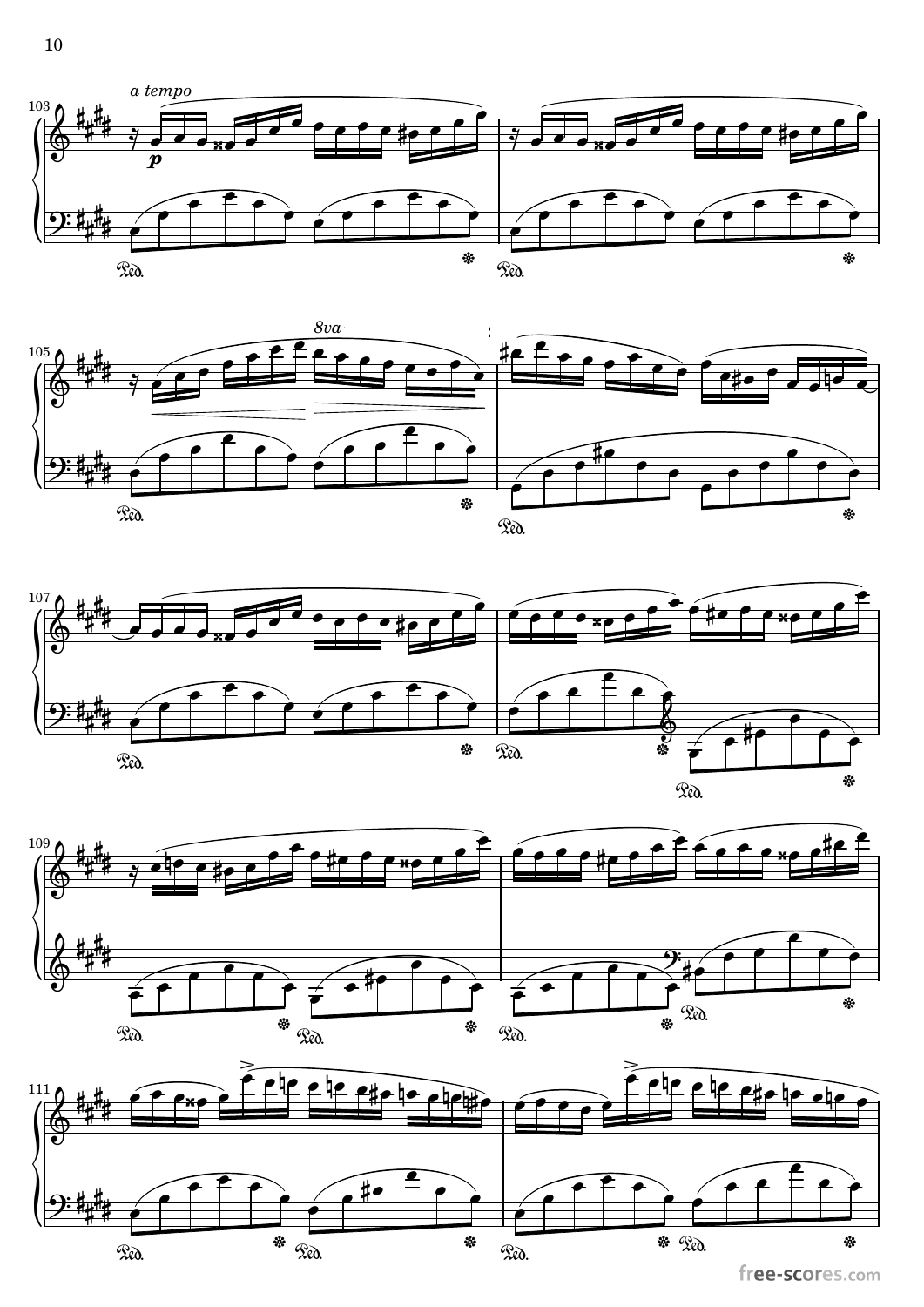



 $\mathcal{R}$ a.





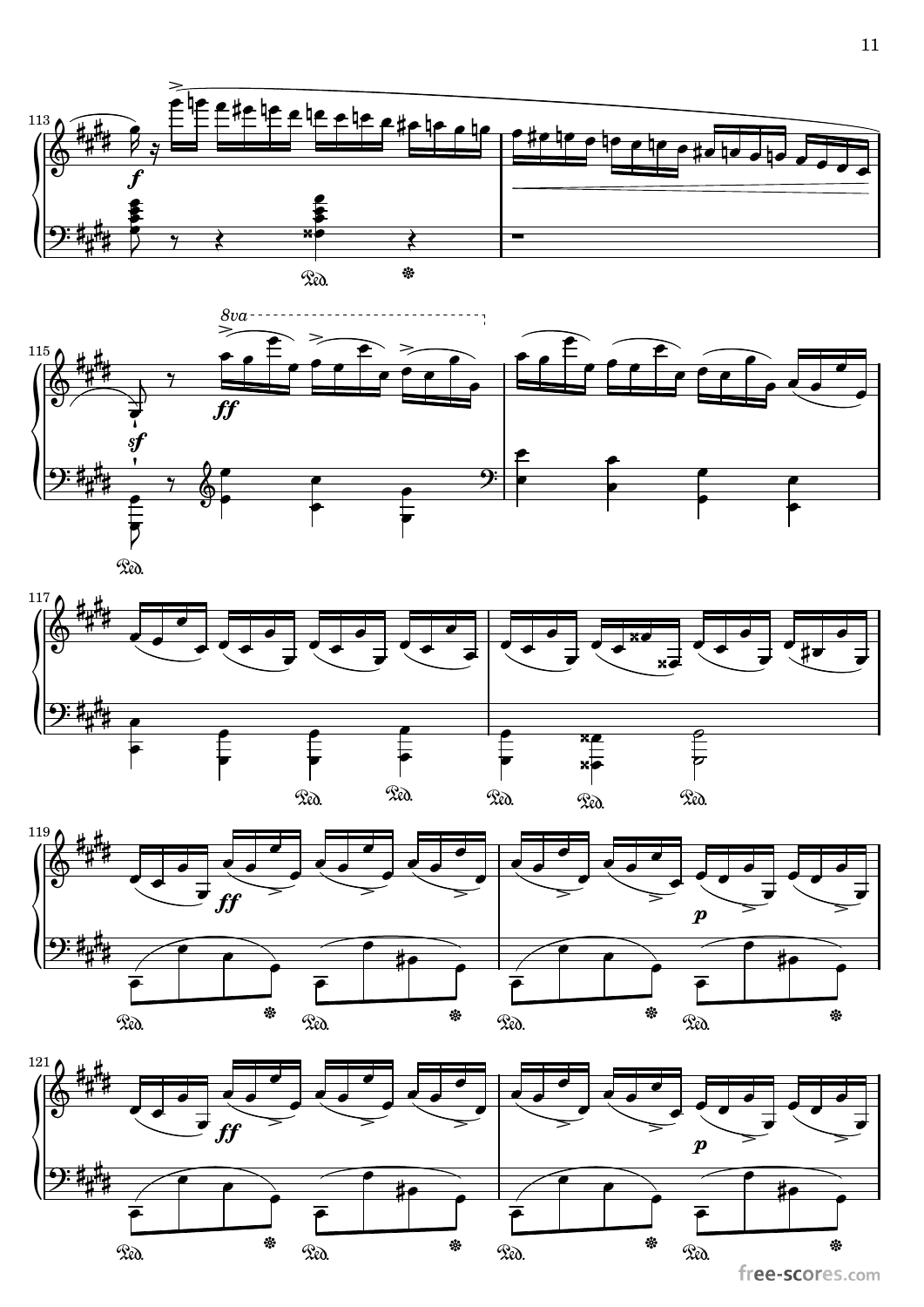